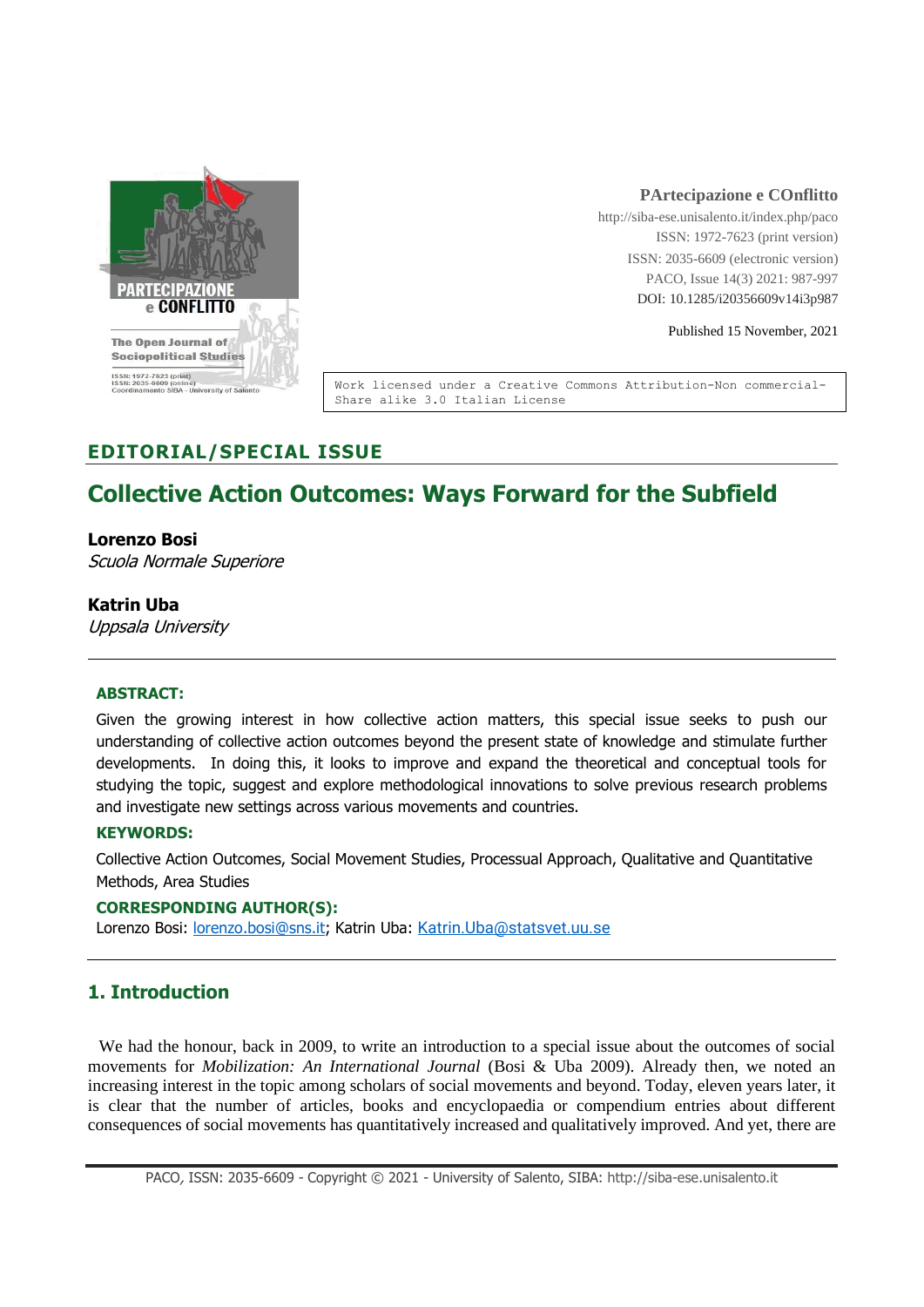still several "blind spots" in the theoretical framework, methodological tools and empirical coverage of the topic. Hopefully, this introduction and particularly the articles in this special issue will provide some evidence and ideas of how the subfield on collective action outcomes can move forward.

We use the term "collective action outcomes" instead of "social movement outcomes" because we think that for the further development of the subfield, it is crucial to include the research which is not explicitly about social movements. Here we agree with Donatella Della Porta and Mario Diani's agenda "to expand the field of social movement studies, opening up to recent developments in cognate areas of studies, within and beyond sociology and political sciences" (2015: 22). In addition to the well-known classics on social movements, one could find reference to collective action outcomes in studies of networks (Gould 1993), industrial relations (Snyder & Kelly 1976), psychology (Vestergren et al. 2017, Louis et al. 2020), gender (Taylor et al. 2009), political violence (English 2016), youth activism (Kirshner 2007), commons (Varvarousis et al. 2021), civil resistance (Chenoweth et al. 2011), revolutions (Goodwin 2001) rural development (Lizzo-Wilson 2021), environmental sustainability (Ostrom and Ostrom 2014), international law (Tsutsui et al. 2012), and possibly more. While this short introduction cannot include references to all essential studies in the subfield on collective action outcomes, we would encourage scholars interested in the topic to use the existing overviews in the recent Wiley Blackwell Companion to Social Movements (Snow et al. 2019), Oxford Bibliographies in Political Science: Outcomes of Social Movements and Protest Activities (Giugni et al. 2020) or in other articles and books (e.g., Amenta et al. 2010, Bosi et al. 2016, Giugni 2008, Giugni 1998). As in every aspect of life, knowing where we come from is instrumental for understanding where we are at present and how we can move forward in the future. Therefore, we would urge early career and established scholars to build on existing knowledge and not forget that sometimes the seemingly original argument has already been proposed by another scholar, maybe even by a younger one from a geographically distant region.

This introduction is set up as follows. First, we start with a concise review of the existing scholarship, focusing on the conceptual and theoretical developments over the years, and point to a few methodological and empirical improvements in the subfield on collective action outcomes. Secondly, there is a brief introduction of the papers included in the special issue, and expectedly, we finish with a few thoughts about future research directions.

### **2. Where is the subfield today?**

### **2.1 Concepts and theories**

If we trace the development of social movement studies over the last decades (Buechler 2011), we also can see how the subfield on collective action outcomes has evolved. Still, where the field has shaped the development of the subfield, the reverse has hardly ever happened. Social movement scholars, over time, have brought emerging themes, concepts and perspectives to the study of collective action outcomes.

Collective behavioural scholars from the early  $20<sup>th</sup>$  century sought to uncover how social change, capable of breaking typical social circumstances and responsible for producing feelings of uncertainty, shapes social structures producing spontaneous emergences of deviant behaviours, such as crowds, fads, mobs, protest and riots. Their arguments were premised on the impression that individuals change from rational to irrational behaviour when it comes to collective action. Starting from this reading, these scholars have shown no interest in studying how collective action matters because their main focus has been on how social change shapes collective action rather than being shaped by it.

As we know well today, the wave of mobilisation that has shaped the world during the 1960s and 1970s has also shaped the social movement field as young scholars close to or active in that cycle of protest started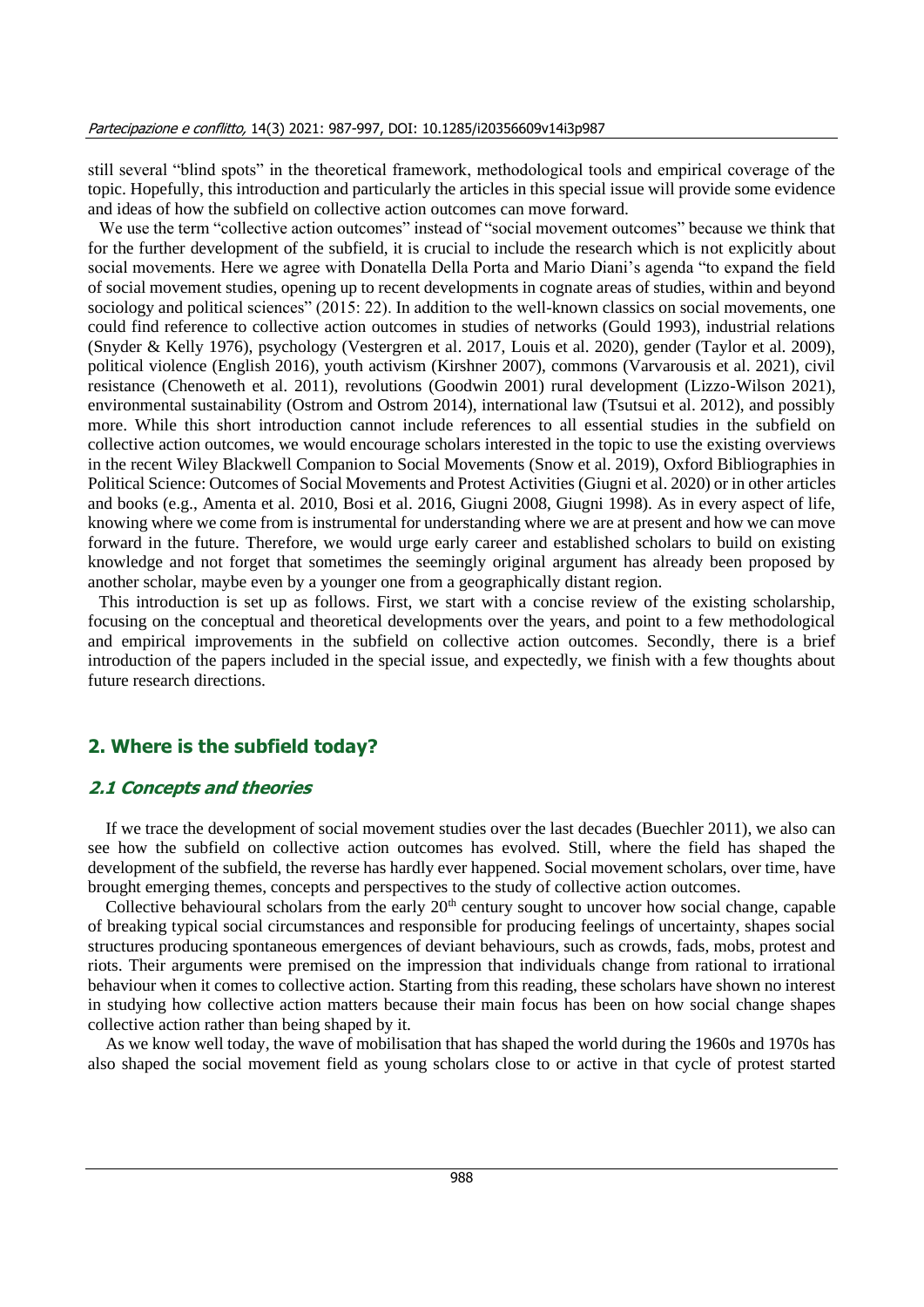#### Lorenzo Bosi and Karin Uba, Collective Action's Outcomes

progressively to question the concepts and perspectives used by collective behaviour scholars.<sup>1</sup> In doing this, they investigated protest and social movements as politics by other means, as actors seeking the most effective means to an end rather than deviating from normal rational behaviour. Resource mobilisation scholars stressed that aggrieved people do not mobilise protest or social movements on their own, but they also need the means to act. Consequently, their analysis of how collective action emerges focused on concepts such as the distribution of resources, organisational characteristics and forms of action strategies. The closeness of these scholars to the subject of study and their interpretation of collective action as driven by instrumentality was fundamental to trigger the investigation of how collective action matters. The subfield on collective action outcomes started then to focus on whether and which kinds of protests and social movements "succeed" or "fail" based on "movement-centred" accounts (resources, organisations and strategies) (Gamson 1975; Piven and Cloward 1979) or analysed different degrees of responsiveness of political system (Schumaker 1975). For contemporary discussions, it is essential to recall that both Gamson and Schumaker brought forward the importance of "third parties".

Scholars influenced by the political opportunity structure approach challenged these early works in the 1970s and 1980s, emphasising that movement-centred analyses are always underdetermined and do not take seriously enough the contexts in which protest and social movement operate and succeed or fail (contextdependent explanations). In the 1980s-1990s, with the further development of the political process approach, especially in response to the controversies it generated, scholars of collective action outcomes started to speak of "outcomes", "effects", "impacts" and "consequences" (Giugni 1998) rather than success and failure. The "movement centred" focus was merged with "context-dependent" explanations, and we got the "political mediation model" (Amenta et al. 1992) and the "join-effect model" (Giugni 2004). Thanks to the relevance of the political process approach, the field is dominated by research on "political" consequences of social movements and protest campaigns (Amenta et al., 2019).

In parallel, but sometimes in contrast and competition with the political process approach, the social movement field has seen the development of constructionist perspectives on social movements. These different approaches, relying on symbolic interactionism, have focused on identity, frames, emotions, cultural values and ways of living. These approaches and the concepts which emerged from those works have inspired scholars interested in collective action outcomes to investigate biographical (Passy and Mosch 2019) and cultural outcomes (Amenta and Polletta 2019).

With the turn of the millennium, social movement studies, despite its internal differences (strategic interactionism, contentious politics and field theories), have taken a processual turn that seeks "to reconstruct the dynamics and intertwined trajectories of episodes of collective action or of activists' lives, how they unfold in interactions shaped by strategy, conjuncture, and contingency, and as situated in their particular historical context, in social time and space" (Bosi and Malthaner forthcoming). Similar to previous developments, this turn has dramatically influenced the subfield of collective action outcomes. Scholars in the subfield started to focus on "processes" (Andrews 2001; Kolb 2007), "targets" (Luders 2010), "interrelated effects" (Bosi 2016), "relational accounts" (Auyero et al. 2019), "prosocial and antisocial outcomes" (Coley et al. 2020), "influences" (Lo Piccolo 2021) and "gains and losses" (Jasper et al. forthcoming). These works have expanded our view of looking at how collective action might matter, appreciating the dynamic interactions of multiple actors in arenas or fields rather than sole collective action in a static environment.<sup>2</sup>

<sup>&</sup>lt;sup>1</sup> It is surely fascinating how the biographical outcomes of some of the activists of the 1960s and 1970s protest cycles have shaped the field of social movement studies with the emergence of new approaches (biographical outcome  $\rightarrow$ cultural outcome).

<sup>&</sup>lt;sup>2</sup> In presenting how the subfield on collective action outcomes has developed in theoretical and conceptual terms following the approaches that have shaped the social movements field of study, we were inspired from the work of Alessandra Lo Piccolo (2021).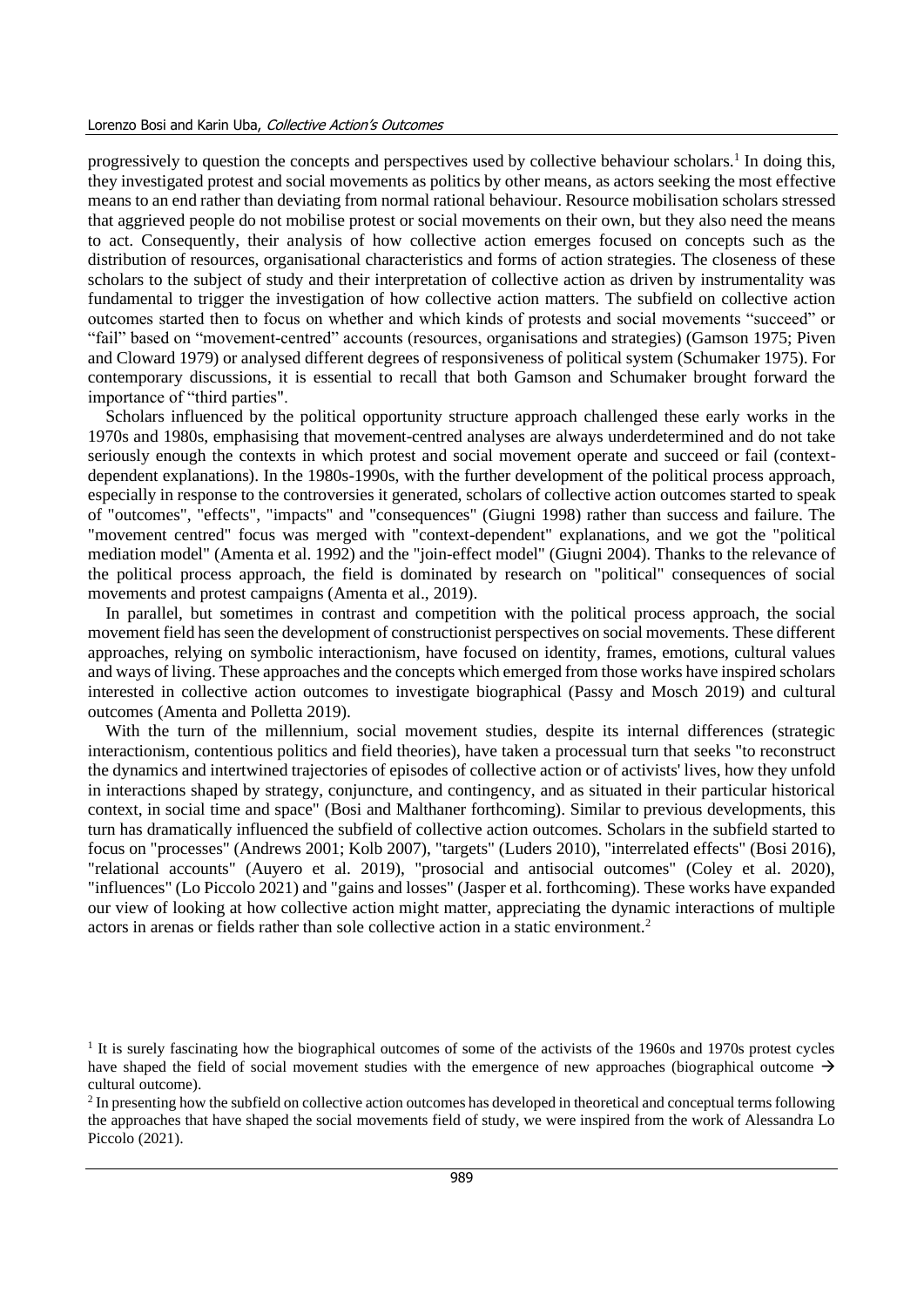### **2.2 Methodological developments**

The subfield on collective action outcomes has also improved considerably thanks to advancements in methodological approaches used in social movement research. Still, methodological challenges and critiques about research design, measurement and method of analysis have primarily remained the same. Scholars repeatedly mention three issues: (1) defining, operationalising and measuring the collective action outcomes, (2) establishing causal links between collective action and eventual outcomes, and (3) the dominance of case studies rather than comparative designs, leading to a lack of accounting for contextual effects (e.g., Earl 2000).

The definition, operationalisation and measurement of outcomes vary depending on the scholarly interest in a particular outcome type, namely, intended or unintended and political, economic, cultural, biographical or institutional. As we suggested above, the analysis of "success" and "failure" had a binary focus while the research of different stages of responsiveness moved towards a more continuous measurement of outcomes. The binary evaluation of success and failure is still used, especially in research about the outcomes of civil resistance (Chenoweth et al. 2011) or revolutions (Goodwin 2001). Theoretical moves toward emphasising the contexts for collective action outcomes came along with introducing interaction effects in quantitative analysis and attempts to use more context-focused methods, such as qualitative comparative analysis (e.g., Amenta et al. 1992; McVeigh et al. 2003). The move towards more rigorous methods of estimating the effects of collective action on diverse outcomes, particularly the move from simple regression analysis towards more complex time-series, event history or multi-level models, reduced problems of spuriousness and causal inference. In qualitative studies, which more often examine biographical and cultural outcomes compared to quantitative studies, research methods have moved towards life-history interviews (Blee 2016) and creative archival studies (Fillieule et al. 2018) to trace longitudinal dimensions.

Improved quantitative measures of protest events and protest claims and increasing availability of public opinion survey data have allowed scholars to improve the statistical analysis of collective action effects and account for possible confounders. Still, clever methods do not compensate for poor research design or use of theory. While movement-centred studies are unable to account for the "dog that did not bark", that is, for social change absent collective action, an alternative research design that uses "change" rather than movement success or failure as the outcome or unit of analysis allows scholars to account for change without movements. However, contemporary research on collective action outcomes still deals with non-randomly selected movements or policies of interest, which eventually might mean overestimating movements' political impacts (Burstein & Sausner 2005, cf. for public opinion in Burstein 2006). Interest group research has tried to solve this problem by further improving research design, focusing on a large set of policy issues (Baumgartner et al. 2009), and introducing innovative quantitative text analysis tools (Klüver 2011). Another helpful lesson from interest group research is the value of collective development of public data (see the special issues devoted to data sources in Interest groups & Advocacy, 2020:9(3)). As many limitations of our research focus also relate to data availability, the social movement field would benefit from similar data publications.

### **2.3 Empirical coverage**

Finally, previous overviews of social movement outcomes have repeatedly lamented over the narrowness of empirical focus within studies of collective action outcomes. Social movement scholars' early focus on leftwing movements affected the studies about biographical outcomes; focus on environmental movements in Western Europe and the U.S. impacted studies on political outcomes; focus on civil rights movements in the U.S. have had much impact on studies about biographical and political outcomes. Still, there is increasing interest in a broader set of issues, forms of action, and regions to study. The trend is particularly evident when one adopts a more general approach towards collective action and its outcomes. One can find studies about the policy impact of trade unions (Engeman 2021), about how alternative action organisations through direct social actions' forms of action have different types of effects on their beneficiaries (Bosi and Zamponi 2020), about how radical groups, through their use of violent forms of action affect the psychological well-being of their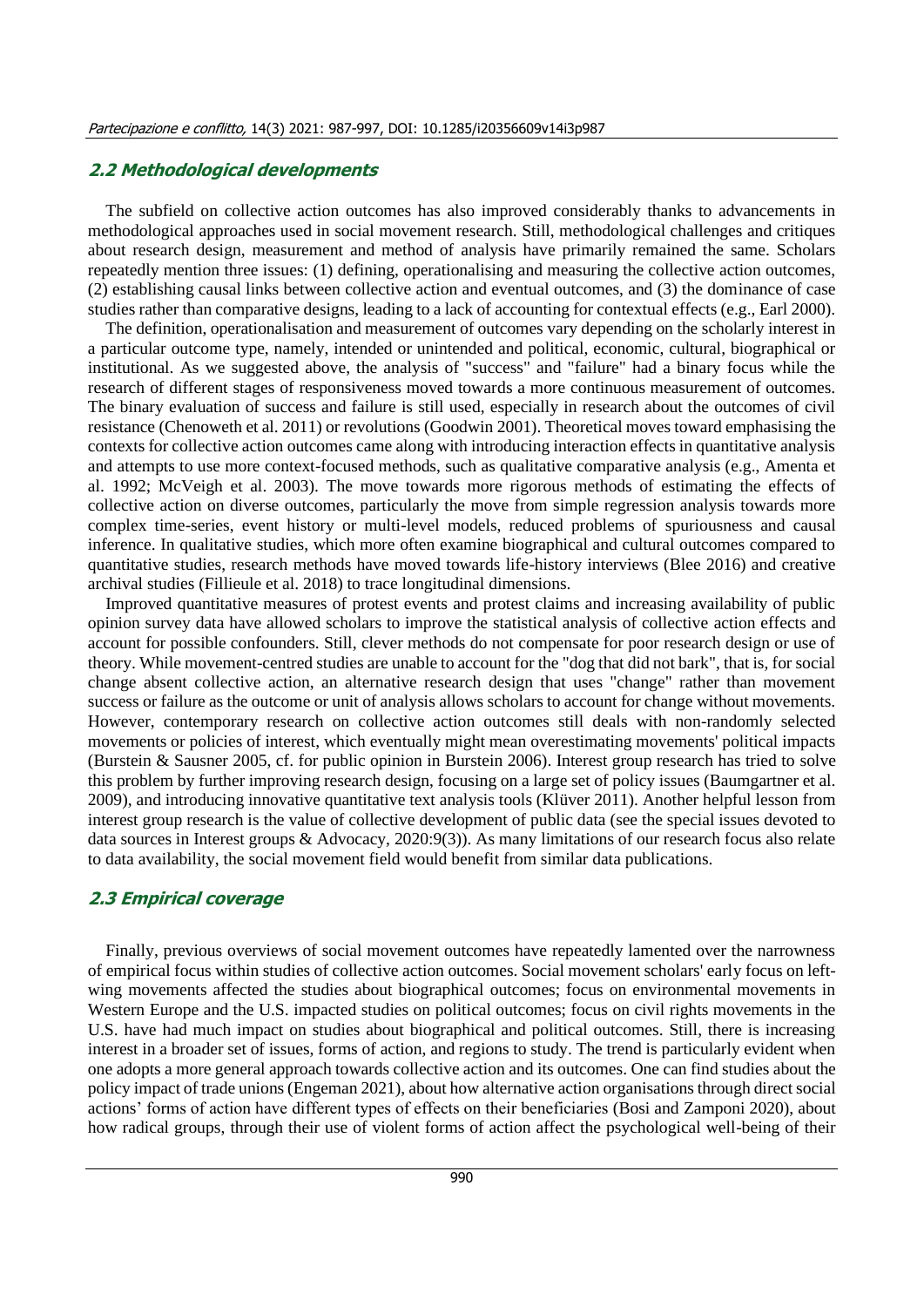#### Lorenzo Bosi and Karin Uba, Collective Action's Outcomes

targets or the larger society (McDevitt and Williamson 2003), about the contingency of radical flank effect (Ellefsen 2018), about how movement matter in shaping unintended consequences across professional fields (Chiarello 2018), about how artistic movements become influential across space and time (Guillen and Collins 201), or how social movements are capable of developing new technologies (Wisskircher 2018). From the perspective of geographical coverage, there are a great set of examples from countries in Latin America (Donoso and Somma 2019; Gibson 2017; Silva et al. 2018), Asia (Suh 2014; Almén and Burell 2018), Eastern Europe (Bilić 2012) and Russia (Tipaldou and Uba 2014), or the Middle East (Bishara 2021; Türkglu 2021, Hirsch-Hoefler and Mudde 2020).

Furthermore, there is also an increasing trend to cover similar movements across countries, see, for example, analysis of how different repertoires of women's activism impact earnings equality between women and men in 51 countries (Akchurin & Lee 2013), agenda-setting effects of protests in Western Europe (Vliegenthart et al. 2016), the impact of collective contention on democratisation process (Kadivar & Caren 2016), protest impact on social spending in 18 Latin American countries (Zarate Tenorio 2014) or government responsiveness to protests in crisis-affected Europe (Hunger & Schulte-Cloos 2021). Unfortunately, when we leave aside the cases from the U.S., there are fewer comparisons across time of similar movements in the same country, even though this would allow scholars to investigate how structural change shapes the effects of collective action.

In our *Mobilization* special issue years ago, we were calling scholars to study the outcomes of radical right movements. Few colleagues have definitively moved in this direction (Blee 2016; Tipaldou & Uba 2019; Mattson & Johannson 2019). Thus, there are clear signs of improvements in terms of empirical coverage of issues, geographical areas or periods of interest, but there are still possibilities for progress.

### **3. What is the contribution of this special issue to the subfield on collective action outcomes?**

While all articles included in this special issue make several contributions to the field, we have grouped them to mirror the discussion above, emphasising innovations in terms of concepts and theories, methodology or empirical cases.

Our special issue hosts many papers for which the recent processual turn in the social movement field has been instrumental for proposing new concepts and theories to investigate collective action outcomes. **Elliott-Negri and colleagues** adopt the "players and arenas" strategic interactionists framework (Jasper 2006) and contribute to the field by proposing to study the *gains* and *losses* of social movements. Their approach does not aim to develop a new theory for understanding the conditions under which movement players can produce a specific outcome. Instead, they use an agency-centric approach that pays attention to activists, their targets, other players in the arena (business, labour movements and local politicians), and, more importantly, their strategic calculations and interactions. The authors use the empirical case of the Seattle minimum-wage efforts in 2014 to elegantly show how players' decisions while facing various dilemmas and trade-offs sometimes lead to specific patterns of "gains" and "losses". The multidimensionality of collective action outcomes is captured by analysing how activists and other players use arena creations as a means to gain bargaining power in policy processes.

**Malamidis** and **Halfmann,** in their respective papers, contribute to this special issue by extending how we approach outcomes beyond the institutional category of politics to identify diverse mechanisms of collective action outcomes. In doing this, Malamidis investigates social transformations through changes in boundaries of collective action outcomes. This boundary enlargement is illustrated with a detailed account of events in Greece since the economic crisis. Halfmann focuses on organisational changes, an under-researched type of movement outcome. The article investigates the creation and diffusion of new market organisational forms using the empirical example of the initiation of the American Abortion Clinic.

Challenging the short-term action-reaction logic respectively and the atemporal logic of policy outcomes studies, **Bidegain and Maillet,** and **Fischer,** respectively, adopt a processual perspective for doing this. Bidegain and Maillet introduce "chaining mechanism", a concept which links different waves of protests with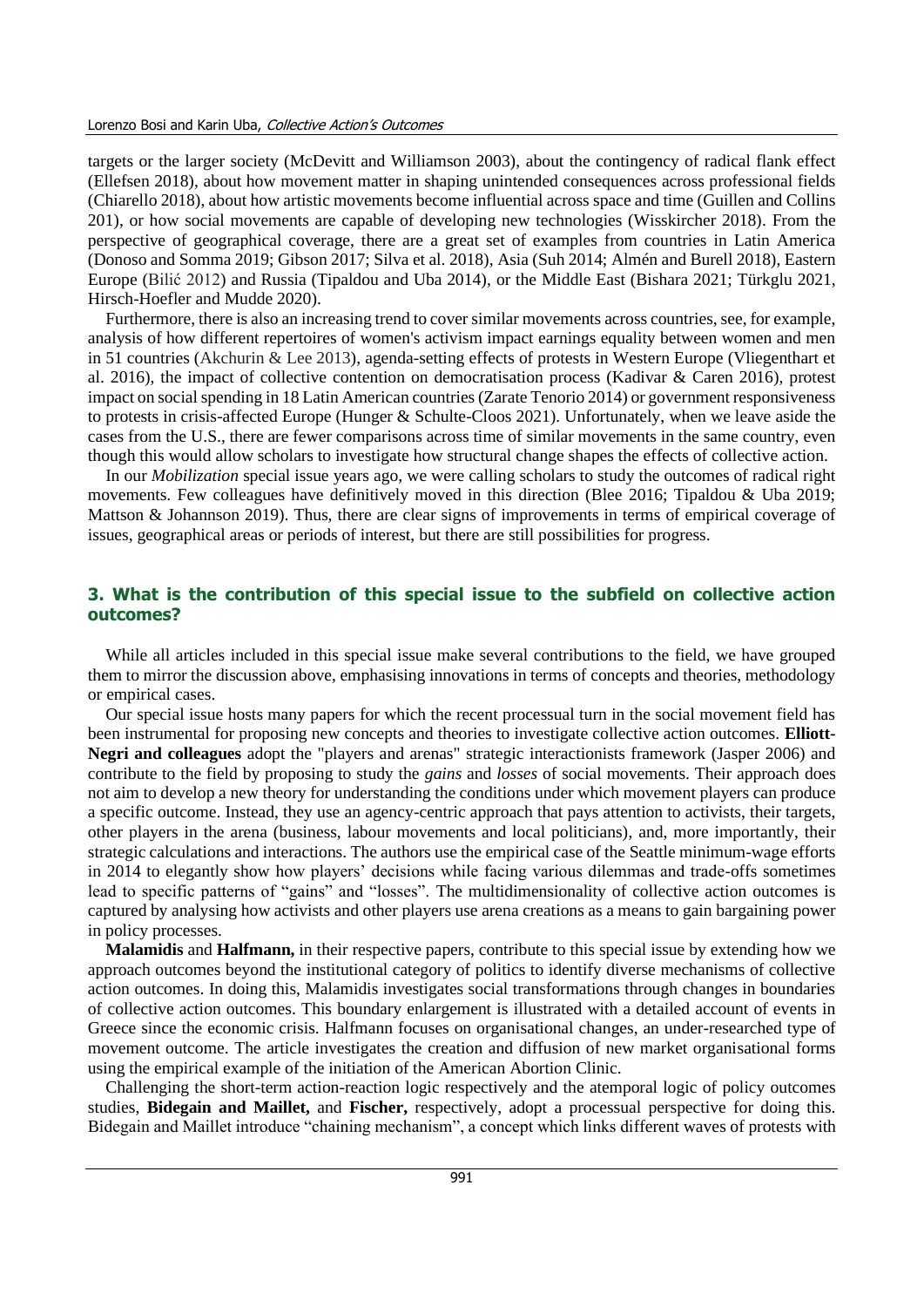related policy outcomes within a mid-term perspective. The authors draw from their research on the Chilean student movement from 2006-2018 to distinguish between two types of chaining mechanisms - strategic and inertial. They show how to move beyond the short-term action-reaction logic towards theorising intertemporal connections between protest waves and their policy outcomes. Fischer looks at how collective action can trigger windows of opportunity that are consequential for policy change but were unintended nor initially addressed by collective actors. In her article, she emphasizes the temporality of collective action outcomes by carefully describing the events following the NoG20 Protests in Hamburg and introducing a Police Identification Statute.

Two articles use innovative computational methods for pressing the analysis of collective action further. **Ring-Ramirez and Earl** examine a rare case of "agenda spillover", a process in which goals of one movement are adopted by another movement in a serious or enduring manner. The authors introduce an innovative method for studying such spillover processes. Namely, they use an ensemble method, combining four diverse computational and social network methods to identify agenda spillover in the case of the protests in the U.S. from 1965 to 1995. **Cristancho** demonstrates how we could apply computational linguistics and Natural Language Processing (NLP) techniques to data from Twitter, news-media and organisation manifestos to better understand cultural outcomes of the Spanish women's movement from 2000 to 2020. Such methods become important as digitalised data increasingly becomes available.

Digital media as a data source is also essential for the study by **Mattoni and Odilla,** who introduce new empirical cases of two anti-corruption mobilisations in Brazil to identify mechanisms of collect action impacts on policy. Demonstrating the benefits of creative case selection and in-depth interviewing, **Bonu's** analysis of Italian feminist activists shows how different paths lead to similar outcomes across three age-cohorts of activists in three types of feminist spaces in Rome. In doing so, her paper improves how gender and sexuality are discussed in terms of biographical outcomes. At the same time, it elaborates the time in movement and the generational aspects of biographical outcomes. **Parks** presents innovative ideas to study knowledge action repertoires and their role in environmental protection in local communities in South Africa and Argentina. Her article brings together insights about the importance of locally-rooted knowledge in environmental decisionmaking discussed extensively in scholarship on environmental politics with those of studies of collective action and its outcomes.

### **4. Where should the subfield go from here?**

The papers in this issue already suggest some promising ways forward for the subfield. However, we encourage scholars to further learn from other fields where collective action outcomes are also discussed, for example, the previously mentioned psychology or interest-groups research. Concerning conceptual and theoretical frameworks, Bosi (2016) has already suggested that the boundaries between biographical, political or cultural outcomes are, in reality, blurred and mainly deserve analytical purposes. The articles by Elliott-Negri and colleagues and Malamidis in this issue also support this idea to broaden the boundaries of different types of outcomes. Maybe it is even time to leave this "old" typology aside; instead of discussing that a policy or public opinion or activist's life is changing as a result of collective action, we might want to focus on the content and character of change that results from collective action. One possible option is to discuss how collective action leads to short- or long-term changes for 1) individuals', organisations' and institutions' *everyday practices;* 2) some *substantive goals, values and ideas* these individuals, organisations, and institutions have; or 3) *procedures and structures* that guide relationships between individuals, organisations and institutions. Such an approach would allow adopting relational perspectives, examining how different collective action strategies relate to different outcomes and broadening empirical focus beyond policy change.

Another way to advance the subfield is to continue following the proposal by Coley et al. (2020) to investigate which collective action strategies, framing, and contexts are likely to lead to further societal polarisation, or, more importantly, reduce polarisation and eventually lead towards more vibrant and stable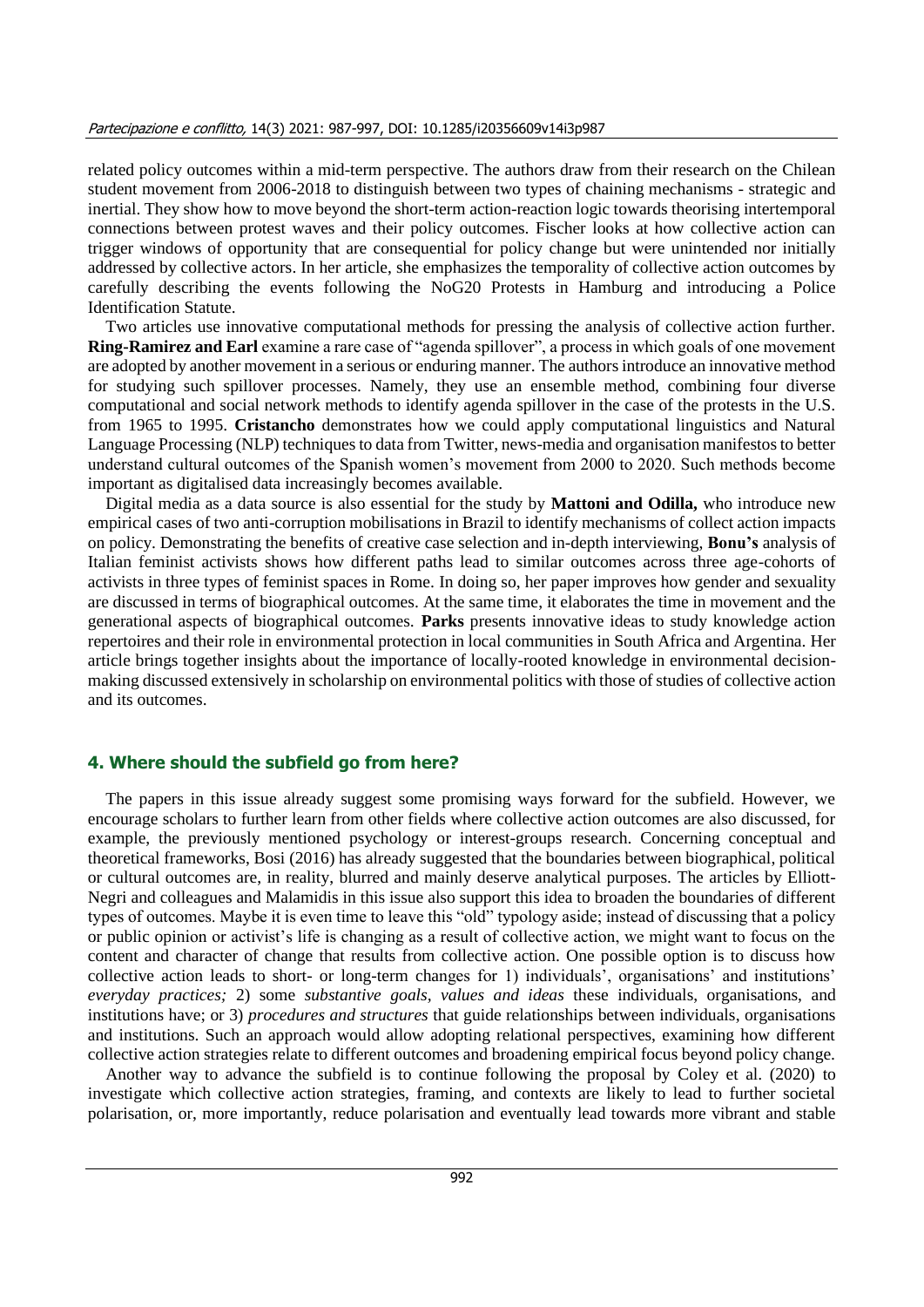democracies. There already are some studies discussing the outcomes of and possibilities for truly deliberative collective action strategies (Uba 2016, Holdo 2019), but more work is needed.

For methods and data collection, the relational turn brings further challenges for defining, operationalising and measuring collective action outcomes. Mixed-methods approaches would likely provide solutions here, combining both creative ways of collecting data and designing research. Other solutions may come from adopting advanced methods of big data analysis and thick descriptions based on life-history interviews.

Like before, we further encourage scholars to broaden the empirical coverage in terms of issues and geographical regions, especially those with different political institutions than the well-functioning democracies in Western Europe. Although some great studies examine protest outcomes across different levels of state power: legislative, executive and judicial (Gillion 2013), more such studies are needed to understand the role of collective action in judicial reforms. There is a similar need for more studies analysing the impact of collective action on bureaucrats (but see Gilad et al. 2018). The recent school strikes for climate certainly encourage further studies about the outcomes of such mobilisation (see already Budgen 2020), even though prior studies have not shown robust evidence of the long-term effects of the environmental movement (Rootes and Nulman 2015). Mobilisations related to Covid-19 restrictions and lock-downs (see also Pleyers 2020) also offer opportunities for cross-national comparative analysis, both in democratic and non-democratic states.

PS: We promise another update in ten years or so!

### **References**

- Akchurin, M., & Lee, C. S. (2013). "Pathways to empowerment: Repertoires of women's activism and gender earnings equality." *American Sociological Review*, 78(4): 679-701.
- Almén, O. and Burell, M. (2018). "Social accountability as social movement outcome: protests in a Chinise city" *Social Movement Studies* 17 (6): 716-735.
- Amenta, E., K.T. Andrews, and N. Caren. (2019) "The Political Institutions, Processes, and Outcomes Movements Seek to Influence." In *The Wiley Blackwell Companion to Social Movements*. Edited by David A. Snow, Sarah A. Soule, Hanspeter Kriesi, and Holly J. McCammon, 449–465. Hoboken, NJ, and Chichester, UK: Wiley Blackwell.
- Amenta, E., Caren, N., Chiarello, E., & Su, Y. (2010). "The political consequences of social movements." *Annual Review of Sociology*, 36: 287-307.
- Amenta, Edwin, and Micheal P. Young. (1999). "Making an Impact: Conceptual and Methodological Implications of the Collective Goods Criterion." In *How Social Movements Matter*. Edited by Marco Giugni, Doug McAdam, and Charles Tilly, 22–41. Minneapolis: University of Minnesota Press.
- Amenta, E., Carruthers, B. G., & Zylan, Y. (1992). "A hero for the aged? The Townsend movement, the political mediation model, and US old-age policy, 1934-1950." *American Journal of Sociology*, 98(2): 308- 339.
- Andrews, K. T. (2001). "Social movements and policy implementation: The Mississippi civil rights movement and the war on poverty, 1965 to 1971." *American Sociological Review*: 71-95.
- Auyero, J., H. Maricarmen and M. E. Stitt (2019). "Grassroots activism in the belly of the beast: a relational account of the campaign against urban fracking in Texas." *Social Problems*, *66* (1): 28-50.
- Baumgartner, F. R., J. M. Berry, M. Hojnacki, D. C. Kimball, and B. L. Leech. (2009). *Lobbying and Policy Change: Who Wins, Who Loses, and Why*. Chicago: University of Chicago Press.
- Bilić, B. (2012). "Not in our name: Collective identity of the Serbian Women in Black." *Nationalities Papers*, 40 (4): 607-623.
- Bishara, D. (2021). "The Generative Power of Protest: Time and Space in Contentious Politics." *Comparative Political Studies*, 54 (10): 1722-1756.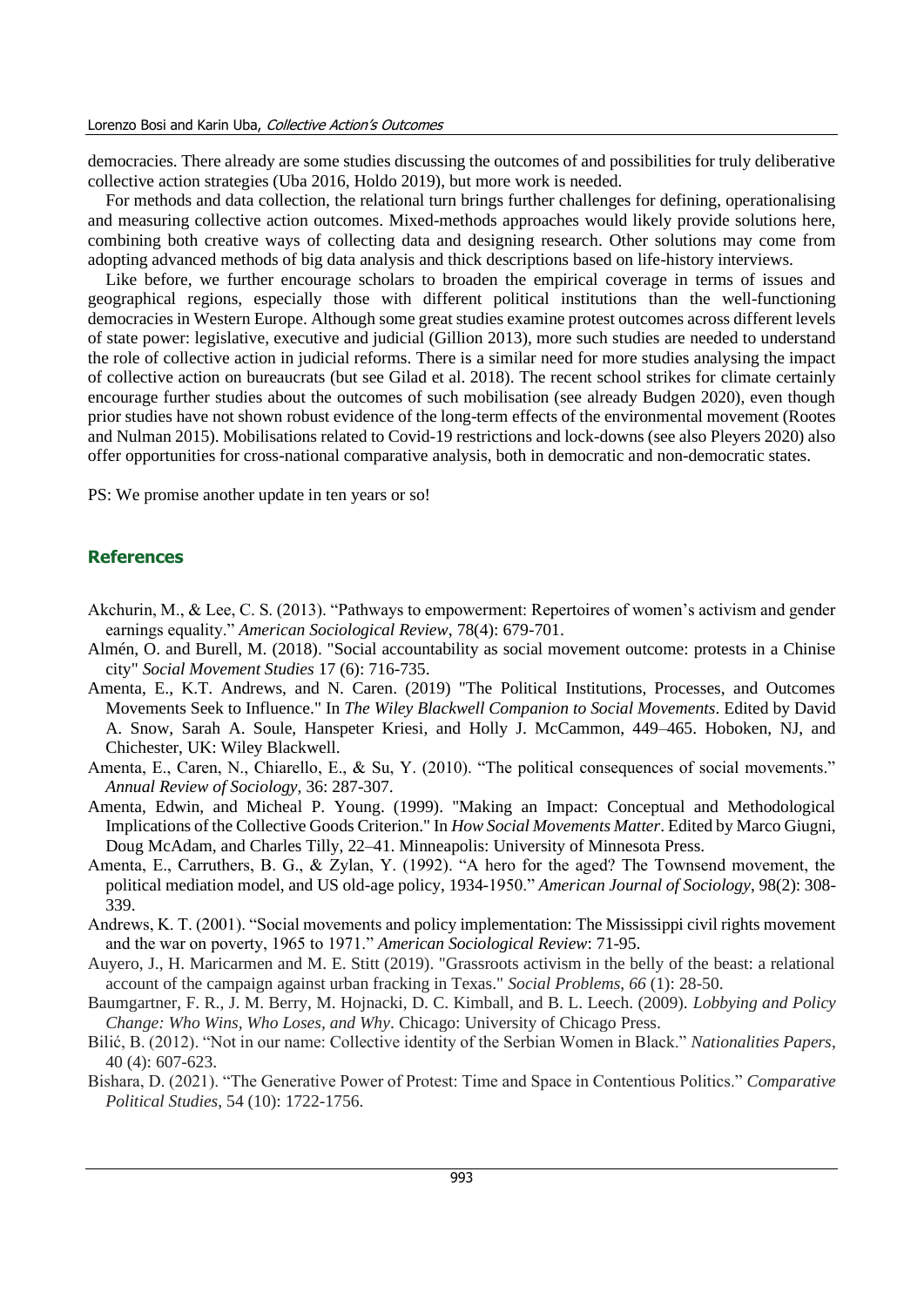- Blee, K. M. (2016). "Personal effects from far-right activism." In Bosi,L., Giugni, M., Uba, K. (eds.) *The consequences of social movements*, Cambridge: Cambridge University Press, pp. 66-84.
- Bosi, L. (2016). "Social Movements Interrelated Effects: the Process of Social Change in the post-movement life of Provisional IRA Volunteers". *Revista Internacional de Sociología*, 74 (4): 1-11.
- Bosi, L., M. Giugni, and K. Uba, eds. (2016). *The Consequences of Social Movements*. Cambridge, UK: Cambridge University Press.
- Bosi, L. & Malthaner, S. (forthcoming) "Processual perspectives." David A. Snow, Donatella della Porta, Bert Klandermans and Doug McAdam "Encyclopaedia of Social and Political Movements" Blackwell.
- Bosi, L., & Uba, K. (2009). "Introduction: the outcomes of social movement." *Mobilization*, 14: 409-415.
- Bosi, L. & L. Zamponi (2020). "Paths toward the Same Form of Collective Action: Direct Social Action in Times of Crisis in Italy" *Social Forces* 99 (2): 847-869.
- Bugden, D. (2020). "Does climate protest work? Partisanship, protest, and sentiment pools." *Socius*, 6 (online, [https://doi.org/10.1177/2378023120925949\)](https://doi.org/10.1177%2F2378023120925949).
- Buechler, S. (2011). *Understanding Social Movements: Theories from the Classical Era to the Present*. Boulder, CO: Paradigm Publishers.
- Burstein, P., & Linton, A. (2002). "The impact of political parties, interest groups, and social movement organizations on public policy: Some recent evidence and theoretical concerns." *Social Forces*, 81 (2): 380- 408.
- Burstein, P., and Sausner, S. (2005). "The incidence and impact of policy-oriented collective action: competing views." *Sociological Forum*, 20 (3): 403-419.
- Burstein, P. (2006). "Why estimates of the impact of public opinion on public policy are too high: Empirical and theoretical implications." Social Forces, 84 (4): 2273-2289.
- Chenoweth, E., Stephan, M. J., and Stephan, M. J. (2011). *Why civil resistance works: The strategic logic of nonviolent conflict*. Columbia University Press.
- Chiariello, E. (2018). "Where movements matter: examining unintended consequences of the pain management movement in medical, criminal justice, and public health fields" *Law and Policy*, 40 (1): 79- 109.
- Coley, J., D. Raynes and D. Das. 2020." Are social movements truly social? The prosocial and antisocial outcomes of social movements" *Sociology Compass* 14: 1-14.
- Della Porta, D. and Diani, M. (Eds.). (2015). *The Oxford handbook of social movements*. Oxford: Oxford University Press.
- Donoso, S. and Somma, N. (2019). "You Taught us to Give an Opinion, Now Learn How to Listen: The Manifold Political Consequences of Chile's Student Movement." In Moisés Arce and Roberta Rice eds. *Protest and Democracy*, University of Calgary Press, pp. 145-172.
- Earl, J. (2004). "The Cultural Consequences of Social Movements." In *The Blackwell Companion to Social Movements*. Edited by David A. Snow, Sarah A. Soule, and Hanspeter Kriesi, 508–530. Malden, MA, and Oxford: Blackwell.
- Earl, J. (2000). "Methods, Movements, and Outcomes." In *Research in Social Movements, Conflicts and Change*. Vol. 22. Edited by Patrick G. Coy, 3–25. Bingley, UK: Emerald.
- Ellefsen, R. (2018). "Deepening the Explanation of Radical Flank Effects: Tracing Contingent Outcomes of Destructive Capacity" *Qualitative Sociology*, 41: 111-133.
- Engeman, C. 2021. "When do unions matter to social policy? Organized labor and leave legislation in US states." *Social Forces* 99(4):1745-71
- English, R. (2016) *Does Terrorism Work?* Oxford: Oxford University Press.
- Fillieule, O., I. Sommier, S. Béroud, C. Masclet (2018). *Changer le monde, changer sa vie. Enquête sur les militantes et les militants des années 1968 en France,* Actes Sud, Arles.
- Gamson, W. (1975). The Strategy of Social Protest. Homewood, IL: Dorsey.
- Gibson, C. L. (2017). "The consequences of movement office-holding for health policy implementation and social development in urban Brazil." *Social Forces,* 96 (2): 751-778.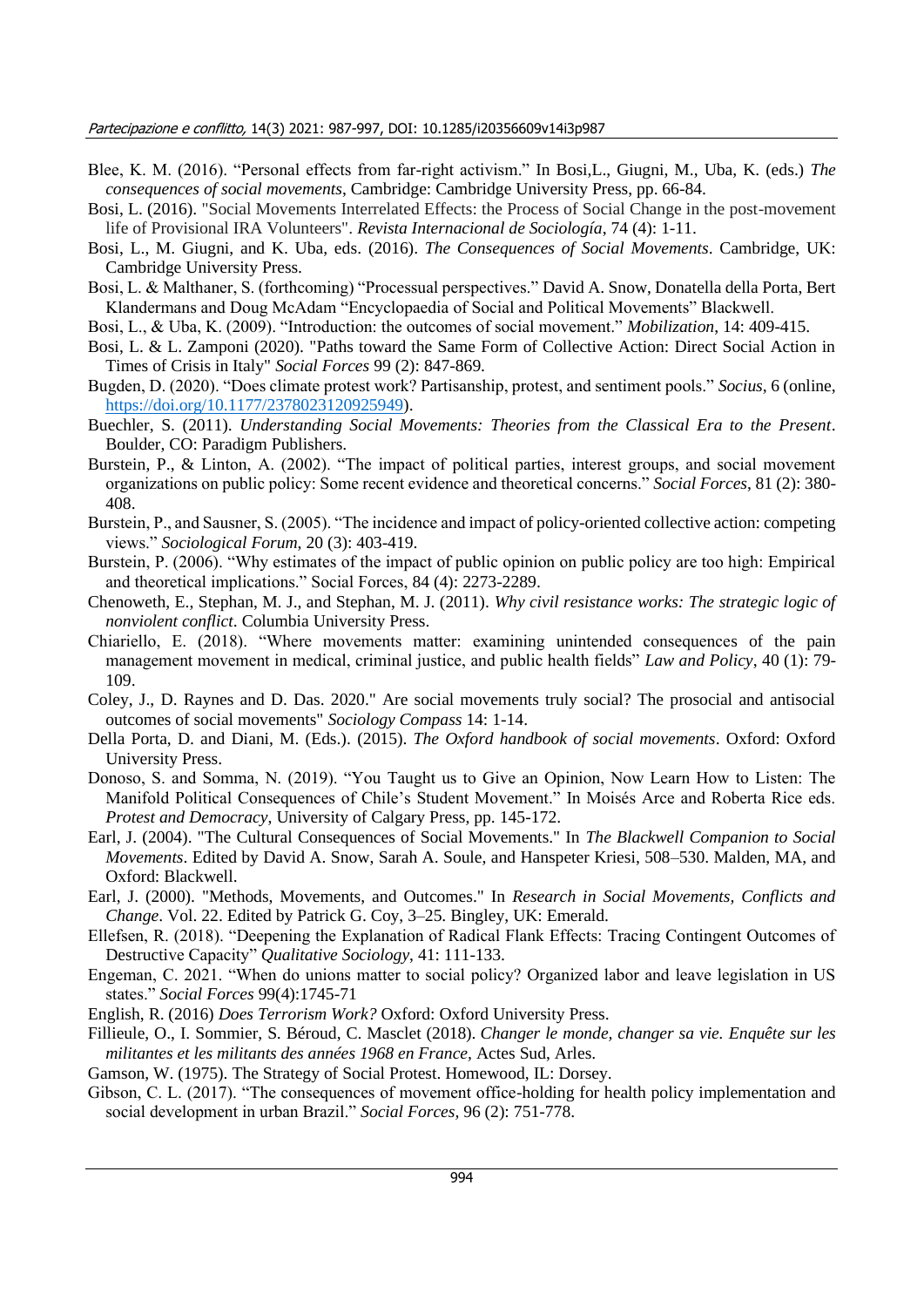- Gilad, S., Alon-Barkat, S., Weiss, CM. (2019). Bureaucratic politics and the translation of movement agendas. *Governance*. 32:369–385.
- Gillion, D. Q. (2013). *The political power of protest: minority activism and shifts in public policy*. Cambridge: Cambridge University Press.
- Giugni, M. (1998) "Was It Worth the Effort? The Outcomes and Consequences of Social Movements." *Annual Review of Sociology* 24: 371–393.
- Giugni, M. (2004). *Social protest and policy change: Ecology, antinuclear, and peace movements in comparative perspective*. Rowman & Littlefield.
- Giugni, M. (2008). Political, biographical, and cultural consequences of social movements. *Sociology Compass*, 2(5), 1582-1600.
- Goodwin, J. (2001). *No Other Way Out: States and Revolutionary Movements, 1945-1991*. Cambridge: Cambridge University Press.
- Gould, R. V. (1993). "Collective action and network structure." *American Sociological Review*, 182-196.
- Guillen, M. & R. Collins. (2019). "Movement-based influence: resource mobilization, intense interaction, and the rise of modernist architecture." Sociological Forum, 34 (1): 27-46.
- Hirsch-Hoefler, S., & Mudde, C. (2020). *The Israeli settler movement: Assessing and explaining social movement success*. Cambridge: Cambridge University Press.
- Holdo, M. (2019). "Sincerity as strategy: Green movements and the problem of reconciling deliberative and instrumental action." *Environmental Politics*, 28 (4): 595-614.
- Hunger, S., & Schulte-Cloos, J. (2021). "Outcomes: Government Responsiveness." In A. Bojar, T. Gessler, S. Hutter and H. Kriesi (Eds.) *Contentious Episodes in the Age of Austerity*. Cambridge: Cambridge University Press, pp 132-156.
- Jasper J. M., L. Elliott-Negri, I. Jabola-Carolus, M. Kagan, J. Mahlbacher, M. Weisskircher, and A. Zhelnina (forthcoming), *Gains and Losses: How Protestors Win and Lose*. New York: Oxford University Press.
- Jasper, J. (2006). *Getting Your Way: Strategic Dilemmas in the Real World*. Chicago: University of Chicago Press.
- Louis, W., Thomas, E., McGarty, C., Lizzio Wilson, M., Amiot, C., & Moghaddam, F. (2020). "The volatility of collective action: Theoretical analysis and empirical data." *Political Psychology*, 41: 35-74.
- Kadivar, M. A., & Caren, N. (2016). "Disruptive democratization: Contentious events and liberalizing outcomes globally, 1990–2004." *Social Forces*, 94 (3): 975-996.
- Kirshner, B. (2007). "Introduction: youth activism as a context for learning and development" *American behavioral Scientist* 51 (3): 367-379.
- Klüver, H. (2011). "The contextual nature of lobbying: Explaining lobbying success in the European Union." *European Union Politics*, 12 (4): 483-506.
- Kolb, F. (2007). *Protest and opportunities: the political outcomes of social movements*. Campus Verlag.
- Lizzio-Wilson, M., Thomas, E. F., Louis, W. R., Wilcockson, B., Amiot, C. E., Moghaddam, L. Pandolfelli, R. Meinzen-Dick, S. Dohrn. (2008). "Gender and collective action: Motivations, effectiveness, and impact", *Journal of International Development*, 20 (1): 1-11.
- Lizzio-Wilson, M., Thomas, E. F., Louis, W. R., Wilcockson, B., Amiot, C. E., Moghaddam, F. M., & McGarty, C. (2021). "How Collective-Action Failure Shapes Group Heterogeneity and Engagement in Conventional and Radical Action Over Time." *Psychological Science*, 32(4): 519-535.
- Lo Piccolo, Alessandra. (2021). "The Influence of Collective Action: A Relational Approach" paper presented at the Faculty of Political Science and Sociology of the Scuola Normale Superiore.
- Luders, J. E. (2010). *The civil rights movement and the logic of social change*. Cambridge: Cambridge University Press.
- Mattsson, C., & Johansson, T. (2019). *Life Trajectories Into and Out of Contemporary Neo-Nazism: Becoming and Unbecoming the Hateful Other*. Routledge
- McDevitt, J. & J. Williamson. (2003) "Hate crimes directed at gay, lesbian, bisexual and transgendered vistims" in W. Heitmeyer and J. Hagan (eds.) *International handbook of violence research*. Springer: 801- 815.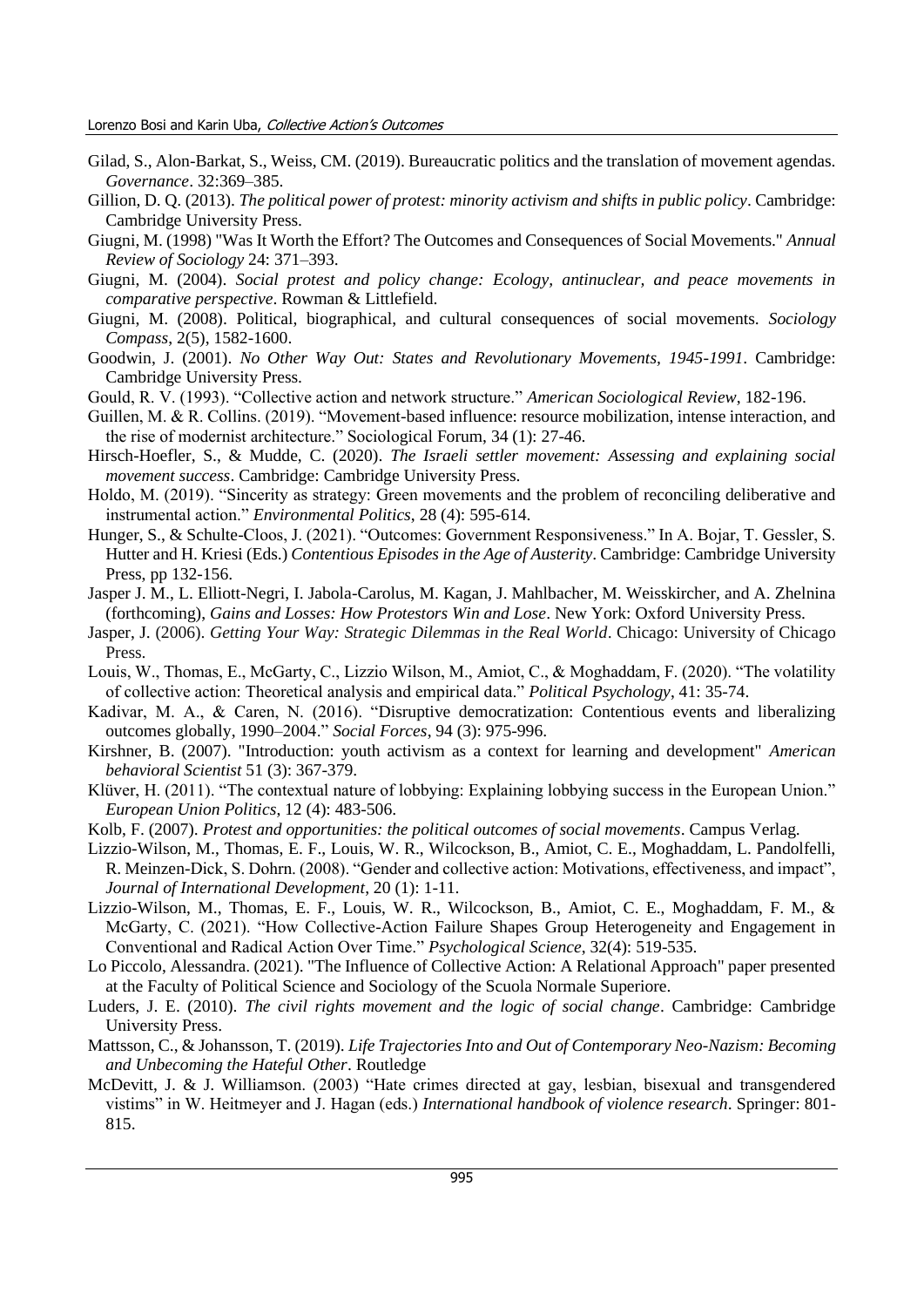- McVeigh, R., Welch, M. R., & Bjarnason, T. (2003). "Hate crime reporting as a successful social movement outcome." *American Sociological Review*: 843-867.
- Ostrom, E., & Ostrom, V. (2014). "The quest for meaning in public choice." In F. A. Sabetti & P. Dragos (Eds.), *Choice, rules and collective action*. Colchester, U.K.: ECPR Press, pp. 61–96.
- Passy, F, and G.-A. Monsch. (2019). "Biographical Consequences of Activism." In David A. Snow, Sarah A. Soule, Hanspeter Kriesi, and Holly J. McCammon. *The Wiley Blackwell Companion to Social Movements*. Hoboken, NJ, and Chichester, UK: Wiley Blackwell, pp. 499-514.
- Piven, F. and R. Cloward (1977). *Poor People's Movements*. NY: Pantheon.
- Pleyers, G. (2020). "The Pandemic is a battlefield. Social movements in the COVID-19 lockdown." *Journal of Civil Society*, 16 (4): 295-312.
- Schumaker, P. D. (1975). "Policy responsiveness to protest-group demands." *The Journal of Politics*, *37* (2): 488-521
- Silva, E., M. Akchurin and A. Bebbington. 2018. "Policy effects of resistance against mega-projects in Latin America." *European review of Latin American and Caribbean Studies* 106: 25-46.
- Snyder, D., & Kelly, W. R. (1976). "Industrial violence in Italy, 1878-1903." *American Journal of Sociology*, 82 (1): 131-162.
- Suh, D. (2014). "What Happens to Social Movements after Policy Success? Framing the Unintended Consequences and Changing Dynamics of the Korean Women's Movement." *Social Science Information,*  53 (1): 3–34.
- Taylor, K., N. VanDyke and Andersen. (2009). "Culture and Mobilization: Tactical Repertoires, Same-Sex Weddings, and the Impact of Gay Activism" *American Sociological Review* 2009, 74: 865-890.
- Tipaldou, S., & Uba, K. (2014). "The Russian radical right movement and immigration policy: Do they just make noise or have an impact as well?" *Europe-Asia Studies*, 66 (7): 1080-1101.
- Tipaldou, S. & Uba, K. (2019). "Movement adaptability in dissimilar settings: the far right in Greece and Russia." *European Societies*, 21 (4): 563-582.
- Tsutsui, K., C. Whitlinger, and A. Lim. (2012). "International Human Rights Law and Social Movements: States' Resistance and Civil Society's Insistence." *Annual Review of Law and Social Science* 2012 8:1, 367- 396
- Türkoğlu, D. (2021). *Ever Failed? Fail Again, Fail Better: Tuition Protests in Germany, Turkey, and the United States. In Student Movements in Late Neoliberalism* (pp. 269-292). Palgrave Macmillan, Cham.
- Uba, K. (2016). "Deliberative protests? Persuading politicians not to close schools in Swedish municipalities." *Revista Internacional de Sociología*, 74(4): e046.
- Uba, K. (2009). "The contextual dependence of movement outcomes: a simplified meta-analysis." *Mobilization: An International Quarterly*, 14(4), 433-448.
- Varvarousis, A., V. Asara, and B. Akbulut. (2021). "Commons: a social outcome of the movement of the squares" *Social Movement Studies*, 20 (3): 292-311.
- Vestergren, S., J. Drury and E. H. Chiriac. (2017). "The biographical consequences of protest and activism: a systematic review and a new typology" *Social Movement Studies* 16 (2): 203-221.
- Vliegenthart, R., Walgrave, S., Wouters, R., Hutter, S., Jennings, W., Gava, R., ... & Chaques-Bonafont, L. (2016). "The media as a dual mediator of the political agenda–setting effect of protest. A longitudinal study in six Western European countries." *Social Forces*, 95 (2): 837-859.
- Weisskircher, M. (2018). "New Technologies as a Neglected Social Movement Outcome: The case of Activism against Animal Experimentation" *Sociological Perspectives*, 62 (1): 59-76.
- Zarate Tenorio, B. (2014). "Social spending responses to organized labor and mass protests in Latin America, 1970-2007." *Comparative Political Studies*, 47 (14): 1945-1972.